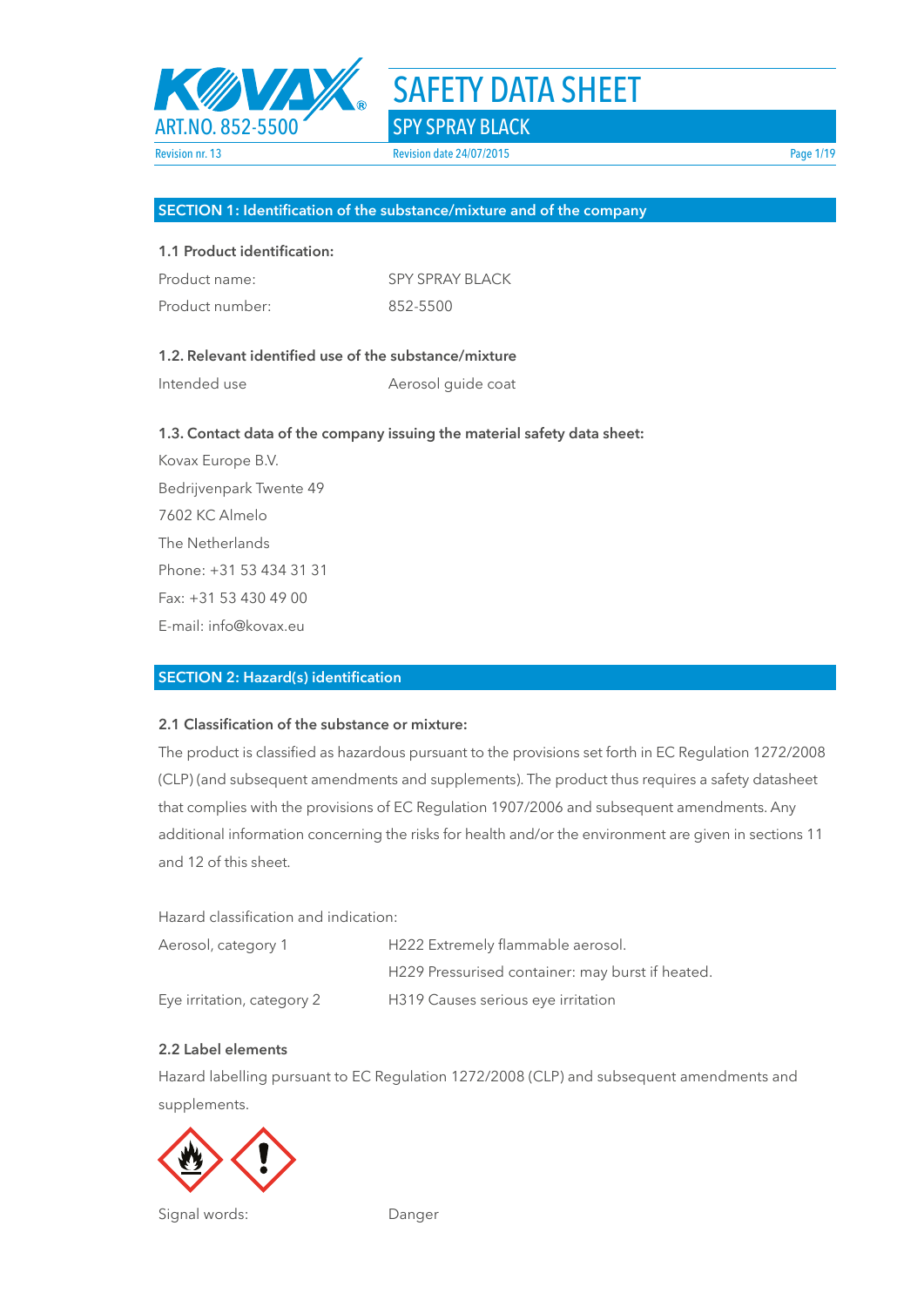

ART.NO. 852-5500 - SPY SPRAY BLACK Page 2/19

| Hazard statements:        |                                                                     |  |  |  |
|---------------------------|---------------------------------------------------------------------|--|--|--|
| H <sub>222</sub>          | Extremely flammable aerosol.                                        |  |  |  |
| H <sub>229</sub>          | Pressurised container: may burst if heated.                         |  |  |  |
| H319                      | Causes serious eye irritation.                                      |  |  |  |
| Precautionary statements: |                                                                     |  |  |  |
| P210                      | Keep away from heat, hot surfaces, sparks, open flames and other    |  |  |  |
|                           | ignition sources. No smoking.                                       |  |  |  |
| P211                      | Do not spray on an open flame or other ignition source.             |  |  |  |
| P251                      | Do not pierce or burn, even after use.                              |  |  |  |
| P264                      | Wash thoroughly after handling.                                     |  |  |  |
| P280                      | Wear eye protection / face protection.                              |  |  |  |
| P305+P351+P338            | IF IN EYES: Rinse cautiously with water for several minutes.        |  |  |  |
|                           | Remove contact lenses, if present and easy to do. Continue rinsing. |  |  |  |
| P337+P313                 | If eye irritation persists: Get medical advice / attention.         |  |  |  |
| P410+P412                 | Protect from sunlight. Do no expose to temperatures exceeding       |  |  |  |
|                           | 50°C / 122°F.                                                       |  |  |  |

#### **2.3 Other hazards**

On the basis of available data, the product does not contain any PBT or vPvB in percentage greater than 0,1%.

# **SECTION 3: Composition/information on ingredients**

#### **3.1 Substances**

Information not relevant.

#### **3.2 Mixtures**

| <b>ETHANOL</b> |               |              |                  |           |                                          |
|----------------|---------------|--------------|------------------|-----------|------------------------------------------|
| CAS-<br>number | EC-<br>number | <b>INDEX</b> | Reg. no.         | Conc. %   | <b>Classification</b><br>1272/2008 (CLP) |
| $64 - 17 - 5$  | 200-578-6     | 603-002-00-5 | 01-2119457610-43 | $30 - 50$ | H <sub>225</sub><br>Flam. Lig. 2         |
|                |               |              |                  |           | H319<br>Eye Irrit. 2                     |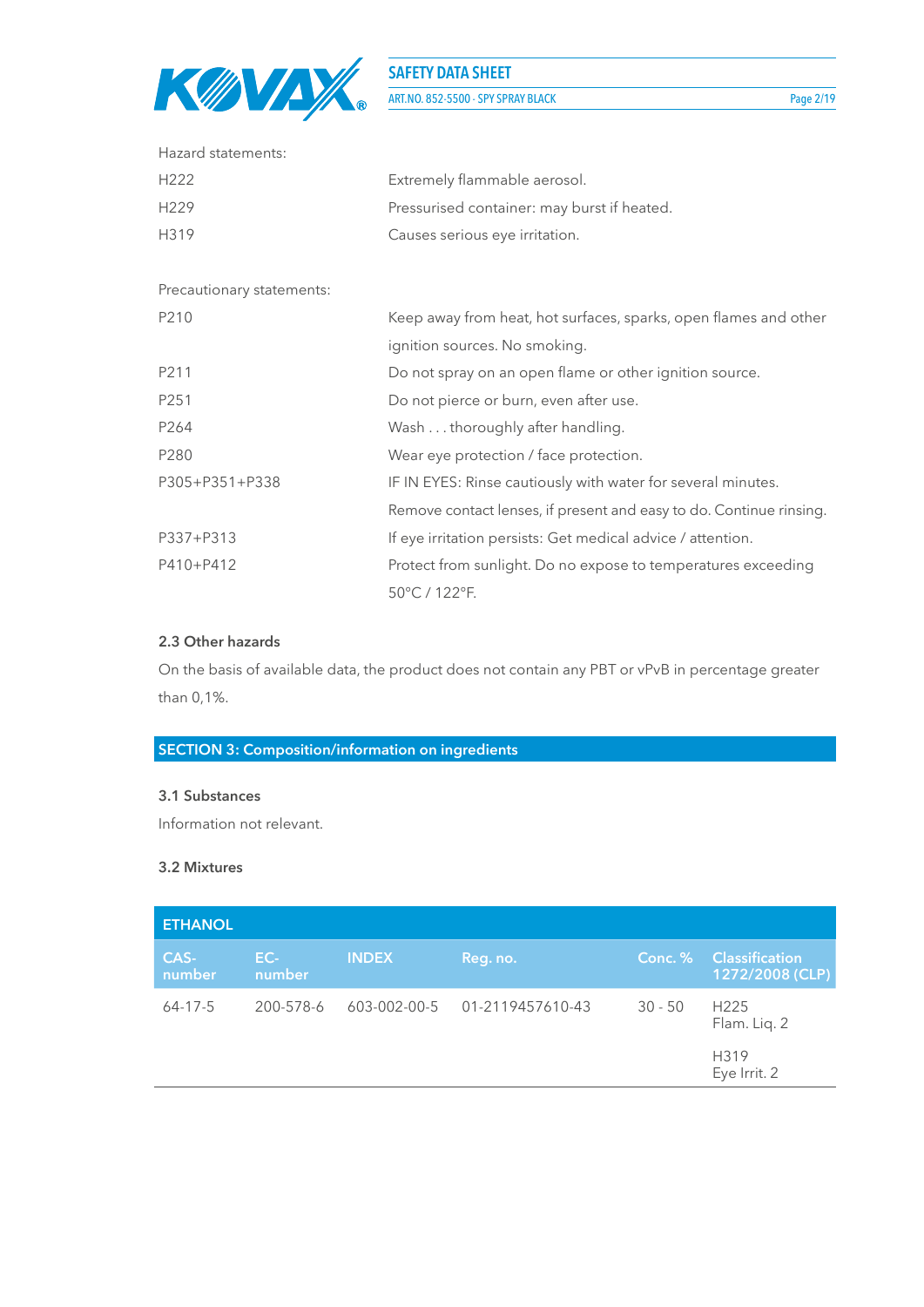

ART.NO. 852-5500 - SPY SPRAY BLACK Page 3/19

| <b>PROPANE</b>         |               |              |                          |          |                                          |
|------------------------|---------------|--------------|--------------------------|----------|------------------------------------------|
| CAS-<br>number         | EC-<br>number | <b>INDEX</b> | Reg. no.                 | Conc. %  | <b>Classification</b><br>1272/2008 (CLP) |
| 74-98-6                | 200-827-9     | 601-003-00-5 |                          | $9 - 30$ | H220<br>Flam. Gas 1                      |
|                        |               |              |                          |          | Note U                                   |
| <b>ISOBUTANO</b>       |               |              |                          |          |                                          |
| CAS-<br>number         | EC-<br>number | <b>INDEX</b> | Reg. no.                 | Conc.%   | <b>Classification</b><br>1272/2008 (CLP) |
| 75-28-5                | 200-857-2     | 601-004-00-0 | 01-2119485395-27         | $9 - 30$ | H220<br>Flam. Gas 1                      |
|                        |               |              |                          |          | Note CU                                  |
| <b>BUTANE</b>          |               |              |                          |          |                                          |
| CAS-<br>number         | EC-<br>number | <b>INDEX</b> | Reg. no.                 | Conc. %  | <b>Classification</b><br>1272/2008 (CLP) |
| 106-97-8               | 203-448-7     | 601-004-00-0 | $\overline{\phantom{a}}$ | $9 - 30$ | H <sub>220</sub><br>Flam. Gas 1          |
|                        |               |              |                          |          | Note CU                                  |
| <b>PROPAN-2-OL</b>     |               |              |                          |          |                                          |
| CAS-<br>number         | EC-<br>number | <b>INDEX</b> | Reg. no.                 | Conc.%   | <b>Classification</b><br>1272/2008 (CLP) |
| $67 - 63 - 0$          | 200-661-7     | 603-117-00-0 | 01-2119457558-25         | $9 - 10$ | H225<br>Flam. Liq. 2                     |
|                        |               |              |                          |          | H319<br>Eye Irrit. 2                     |
|                        |               |              |                          |          | H336<br>STOT SE 3                        |
|                        |               |              |                          |          |                                          |
| <b>N-BUTYL ACETATE</b> |               |              |                          |          |                                          |
| CAS-<br>number         | EC-<br>number | <b>INDEX</b> | Reg. no.                 | Conc.%   | <b>Classification</b><br>1272/2008 (CLP) |
| 123-86-4               | 204-658-1     | 607-025-00-1 | 01-2119485493-29         | $1 - 5$  | H226 Flam.<br>Liq. 3                     |
|                        |               |              |                          |          | H336<br>STOT SE 3                        |

EUH066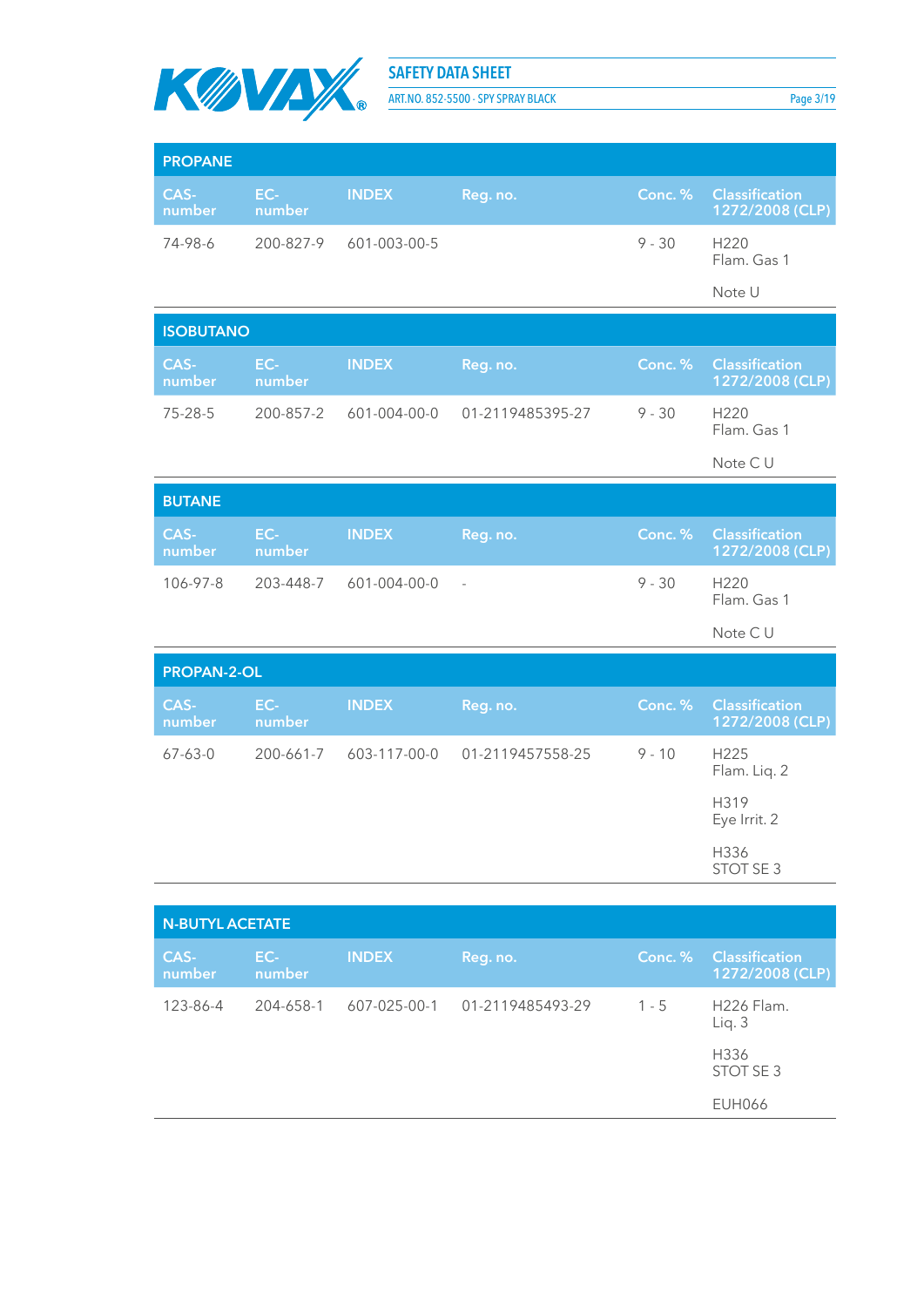

ART.NO. 852-5500 - SPY SPRAY BLACK Page 4/19

| 2-METHOXY-1-METHYLETHYL ACETATE |               |              |                               |           |                                                    |  |  |  |
|---------------------------------|---------------|--------------|-------------------------------|-----------|----------------------------------------------------|--|--|--|
| CAS-<br>number                  | EC-<br>number | <b>INDEX</b> | Reg. no.                      |           | <b>Conc. % Classification</b><br>$1272/2008$ (CLP) |  |  |  |
| $108 - 65 - 6$                  | 203-603-9     |              | 607-195-00-7 01-2119475791-29 | $0 - 0.5$ | H <sub>226</sub><br>Flam. Lig. 3                   |  |  |  |

Note: Upper limit is not included into the range.

The full wording of hazard (H) phrases is given in section 16 of the sheet.

#### **SECTION 4: First-aid measures**

#### **4.1 Description of first aid measures**

| EYES:              | Remove contact lenses, if present. Wash immediately with plenty       |  |  |  |
|--------------------|-----------------------------------------------------------------------|--|--|--|
|                    | of water for at least 15 minutes, opening the eyelids fully. If pro-  |  |  |  |
|                    | blem persists, seek medical advice.                                   |  |  |  |
|                    |                                                                       |  |  |  |
| SKIN:              | Remove contaminated clothing. Wash immediately with plenty            |  |  |  |
|                    | of water. If irritation persists, get medical advice/attention. Wash  |  |  |  |
|                    | contaminated clothing before using it again.                          |  |  |  |
|                    |                                                                       |  |  |  |
| <b>INHALATION:</b> | Remove to open air. In the event of breathing difficulties, get medi- |  |  |  |
|                    | cal advice/attention immediately.                                     |  |  |  |
|                    |                                                                       |  |  |  |
| INGESTION:         | Get medical advice/attention. Induce vomiting only if indicated       |  |  |  |
|                    | by the doctor. Never give anything by mouth to an unconscious         |  |  |  |
|                    | person, unless authorised by a doctor.                                |  |  |  |
|                    |                                                                       |  |  |  |

#### **4.2 Most important symptoms and effects, both acute and delayed**

For symptoms and effects caused by the contained substances, see chap. 11.

#### **4.3 Indication of any immediate medical attention and special treatment needed**

Information not available.

#### **SECTION 5: Fire-fighting measures**

#### **5.1 Extinguishing media**

SUITABLE EXTINGUISHING EQUIPMENT

The extinguishing equipment should be of the conventional kind: carbon dioxide, foam, powder and water spray.

#### UNSUITABLE EXTINGUISHING EQUIPMENT

None in particular.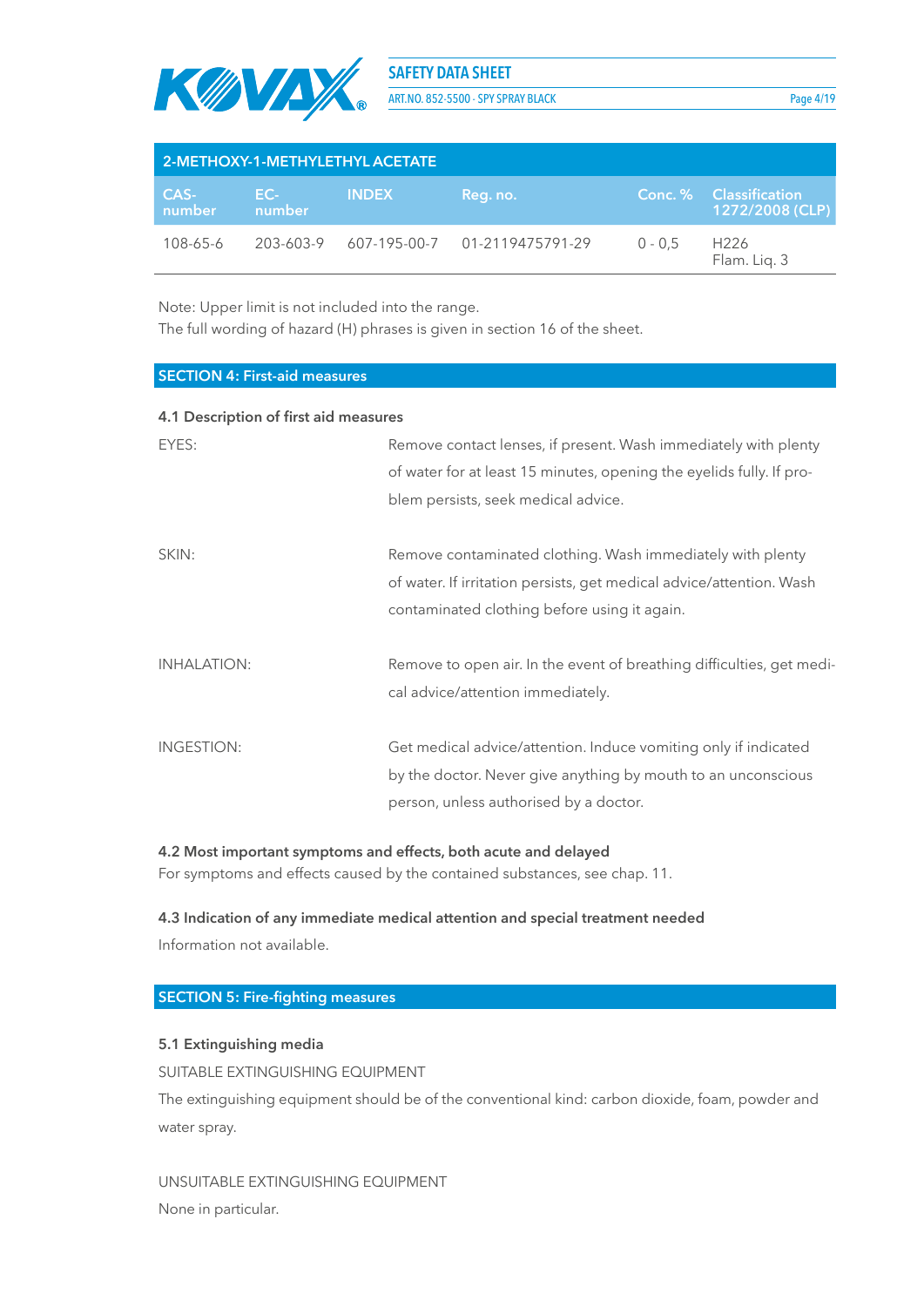

ART.NO. 852-5500 - SPY SPRAY BLACK Page 5/19

#### **5.2 Special hazards arising from the substance or mixture**

HAZARDS CAUSED BY EXPOSURE IN THE EVENT OF FIRE

If overheated, aerosol cans can deform, explode and be propelled considerable distances. Put a protective helmet on before approaching the fire. Do not breathe combustion products.

#### **5.3 Advice for fire-fighters**

#### GENERAL INFORMATION

Use jets of water to cool the containers to prevent product decomposition and the development of substances potentially hazardous for health. Always wear full fire prevention gear.

#### SPECIAL PROTECTIVE EQUIPMENT FOR FIRE-FIGHTERS

Normal fire fighting clothing i.e. fire kit (BS EN 469), gloves (BS EN 659) and boots (HO specification A29 and A30) in combination with self-contained open circuit positive pressure compressed air breathing apparatus (BS EN 137).

#### **SECTION 6: Accidental release measures**

#### **6.1 Personal precautions, protective equipment and emergency procedures**

Eliminate all sources of ignition (cigarettes, flames, sparks, etc.) from the leakage site. Send away individuals who are not suitably equipped. Wear protective gloves / protective clothing / eye protection / face protection.

#### **6.2 Environmental precautions**

Do not disperse in the environment.

#### **6.3 Methods and material for containment and cleaning up**

Use inert absorbent material to soak up leaked product. Make sure the leakage site is well aired. Contaminated material should be disposed of in compliance with the provisions set forth in point 13.

#### **6.4 Reference to other sections**

Any information on personal protection and disposal is given in sections 8 and 13.

#### **SECTION 7: Handling and storage**

#### **7.1 Precautions for safe handling**

Avoid bunching of electrostatic charges. Do not spray on flames or incandescent bodies. Vapours may catch fire and an explosion may occur; vapour accumulation is therefore to be avoided by leaving windows and doors open and ensuring good cross ventilation. Do not eat, drink or smoke during use. Do not breathe spray.

#### **7.2 Conditions for safe storage, including any incompatibilities**

Store in a place where adequate ventilation is ensured, away from direct sunlight at a temperature below 50°C/122°F, away from any combustion sources.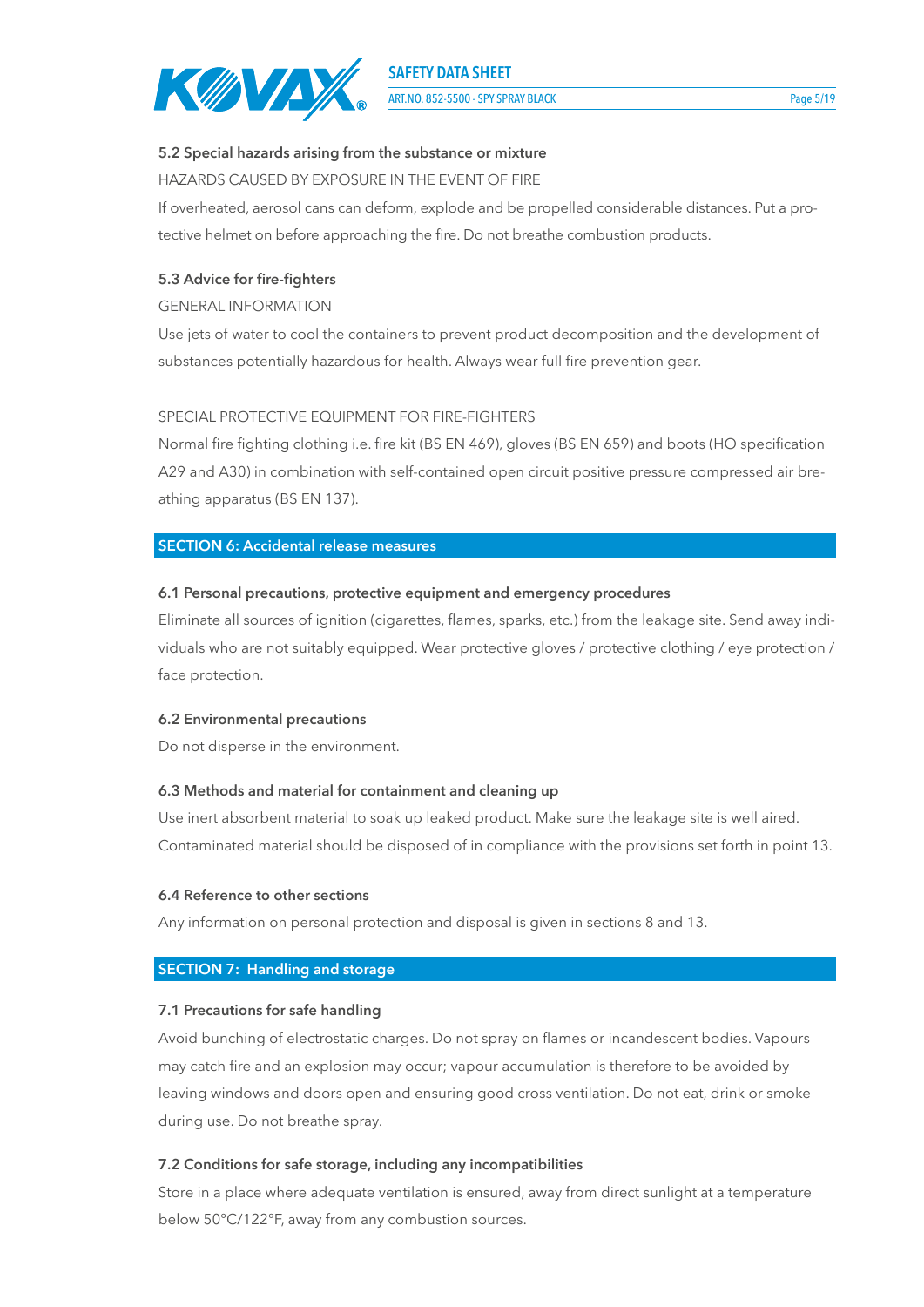

ART.NO. 852-5500 - SPY SPRAY BLACK Page 6/19

## **7.3 Specific end uses**

Information not available.

#### **SECTION 8: Exposure controls / personal protection**

#### **8.1 Control parameters**

Regulatory References: AUS Österreich Grenzwerteverordnung 2011 - GKV 2011 BEL Belgique AR du 11/3/2002. La liste est mise à jour pour 2010

| <b>CHE</b> | Suisse / Schweiz | Valeurs limites d'exposition aux postes de travail 2012. / Gren- |
|------------|------------------|------------------------------------------------------------------|
|            |                  | zwerte am Arbeitsplatz                                           |
| <b>DEU</b> | Deutschland      | MAK-und BAT-Werte-Liste 2012                                     |
| <b>ESP</b> | España           | INSHT - Límites de exposición profesional para agentes quími-    |
|            |                  | cos en España 2015                                               |
| <b>FRA</b> | France           | JORF n°0109 du 10 mai 2012 page 8773 texte n° 102                |
| GRB        | United Kingdom   | EH40/2005 Workplace exposure limits                              |
| <b>IRL</b> | Éire             | Code of Practice Chemical Agent Regulations 2011                 |
| ITA.       | Italia           | Decreto Legislativo 9 Aprile 2008, n.81                          |
| <b>NLD</b> | Nederland        | Databank of the social and Economic Concil of Netherlands        |
|            |                  | (SER) Values, AF 2011:18                                         |
| EU         | OEL EU           | Directive 2009/161/EU; Directive 2006/15/EC; Directive           |
|            |                  | 2004/37/EC; Directive 2000/39/EC.                                |
|            | <b>TLV-ACGIH</b> | ACGIH 2014                                                       |
|            |                  |                                                                  |

| <b>ETHANOL</b>         |                |                   |      |                   |      |       |  |  |  |
|------------------------|----------------|-------------------|------|-------------------|------|-------|--|--|--|
| Threshold Limit Value. |                |                   |      |                   |      |       |  |  |  |
|                        |                | TWA/8h            |      | STEL/15min        |      |       |  |  |  |
| <b>Type</b>            | <b>Country</b> | mg/m <sup>3</sup> | ppm  | mg/m <sup>3</sup> | ppm  |       |  |  |  |
| <b>MAK</b>             | <b>AUS</b>     | 1900              | 1000 | 3800              | 2000 |       |  |  |  |
| <b>VLEP</b>            | <b>BEL</b>     | 1907              | 1000 |                   |      |       |  |  |  |
| <b>AGW</b>             | DEU            | 960               | 500  | 1920              | 1000 |       |  |  |  |
| <b>MAK</b>             | <b>DEU</b>     | 960               | 500  | 1920              | 1000 |       |  |  |  |
| <b>VLA</b>             | <b>ESP</b>     |                   |      | 1910              | 1000 |       |  |  |  |
| <b>VLEP</b>            | <b>FRA</b>     | 1900              | 1000 | 9500              | 5000 |       |  |  |  |
| WEL                    | GRB            | 1920              | 1000 |                   |      |       |  |  |  |
| OEL                    | <b>IRL</b>     |                   |      |                   | 1000 |       |  |  |  |
| OEL                    | <b>NLD</b>     | 260               |      | 1900              |      | SKIN. |  |  |  |
| <b>TLV-ACGIH</b>       |                |                   |      | 1884              | 1000 |       |  |  |  |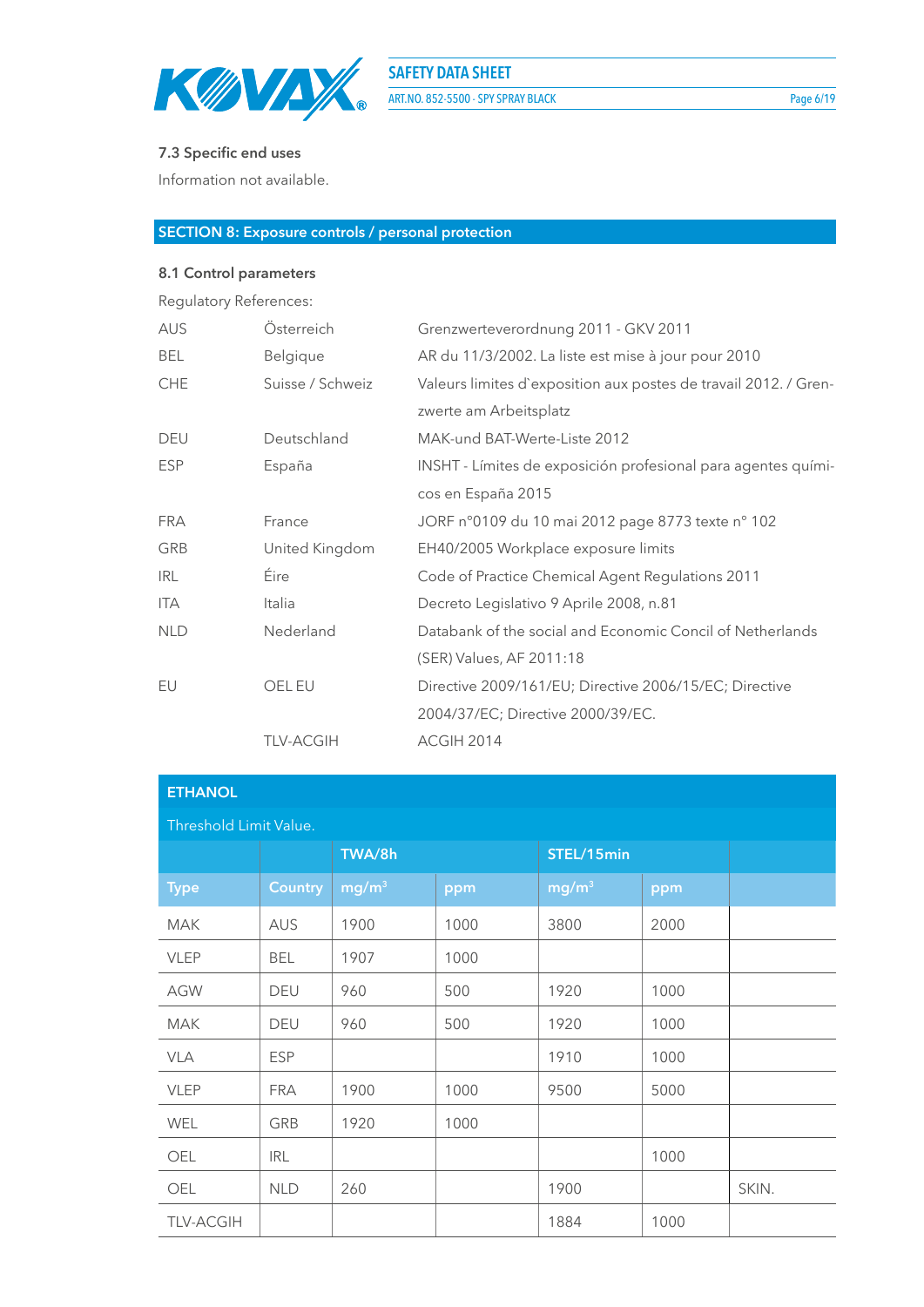

ART.NO. 852-5500 - SPY SPRAY BLACK Page 7/19

| Predicted no-effect concentration - PNEC.             |      |       |  |  |  |  |
|-------------------------------------------------------|------|-------|--|--|--|--|
|                                                       |      |       |  |  |  |  |
| Normal value in marine water                          | 0,96 | mg/l  |  |  |  |  |
| Normal value for fresh water sediment                 | 79   | mg/l  |  |  |  |  |
| Normal value for marine water sediment                | 2,9  | mg/kg |  |  |  |  |
| Normal value for water, intermittent release          | 3,6  | mg/kg |  |  |  |  |
| Normal value for water, intermittent release          | 2,75 | mg/l  |  |  |  |  |
| Normal value of STP microorganisms                    | 580  | mg/l  |  |  |  |  |
| Normal value for the food chain (secondary poisoning) | 0,72 | mg/kg |  |  |  |  |
| Normal value for the terrestrial compartment          | 0,63 | mg/kg |  |  |  |  |

| HEALTH - DERIVED NO-EFFECT LEVEL - DNEL / DMEL |                                                       |                         |                         |                            |                                                    |                   |                         |                            |  |
|------------------------------------------------|-------------------------------------------------------|-------------------------|-------------------------|----------------------------|----------------------------------------------------|-------------------|-------------------------|----------------------------|--|
| <b>Route of</b><br>exposure                    | <b>Effects on</b><br>consumers.<br><b>Acute local</b> | Acute<br>syste-<br>mic. | <b>Chronic</b><br>local | <b>Chronic</b><br>systemic | <b>Effect on</b><br>workers.<br><b>Acute local</b> | Acute<br>systemic | <b>Chronic</b><br>local | <b>Chronic</b><br>systemic |  |
| Oral.                                          |                                                       |                         | <b>VND</b>              | 87 mg/kg                   |                                                    |                   |                         |                            |  |
| Inhalation.                                    | 950<br>mq/m3                                          | <b>VND</b>              | <b>VND</b>              | 114 mg/m <sup>3</sup>      | 1900 mg/m <sup>3</sup>                             | <b>VND</b>        | <b>VND</b>              | 950 mg/m <sup>3</sup>      |  |
| Skin.                                          |                                                       |                         | <b>VND</b>              | $206$ mg/kg                |                                                    |                   | <b>VND</b>              | 343 mg/kg                  |  |

| <b>PROPANE</b>         |                |                      |      |                   |      |  |  |  |  |
|------------------------|----------------|----------------------|------|-------------------|------|--|--|--|--|
| Threshold Limit Value. |                |                      |      |                   |      |  |  |  |  |
|                        |                | TWA/8h<br>STEL/15min |      |                   |      |  |  |  |  |
| <b>Type</b>            | <b>Country</b> | mg/m <sup>3</sup>    | ppm  | mg/m <sup>3</sup> | ppm  |  |  |  |  |
| <b>MAK</b>             | <b>AUS</b>     | 1800                 | 1000 | 3600              | 2000 |  |  |  |  |
| <b>AGW</b>             | <b>DEU</b>     | 1800                 | 1000 | 7200              | 4000 |  |  |  |  |
| <b>MAK</b>             | <b>DEU</b>     | 1800                 | 1000 | 7200              | 4000 |  |  |  |  |
| <b>TLV-ACGIH</b>       |                |                      |      |                   |      |  |  |  |  |

# **PROPAN-2-OL**

| Threshold Limit Value. |                |                   |     |                   |            |  |
|------------------------|----------------|-------------------|-----|-------------------|------------|--|
|                        |                | TWA/8h            |     |                   | STEL/15min |  |
| <b>Type</b>            | <b>Country</b> | mg/m <sup>3</sup> | ppm | mg/m <sup>3</sup> | ppm        |  |
| <b>MAK</b>             | <b>AUS</b>     | 500               | 200 | 2000              | 800        |  |
| <b>VLEP</b>            | <b>BEL</b>     | 500               | 200 | 1000              | 400        |  |
| <b>AGW</b>             | <b>DEU</b>     | 500               | 200 | 1000              | 400        |  |
| <b>MAK</b>             | <b>DEU</b>     | 500               | 200 | 1000              | 400        |  |
| <b>VLA</b>             | <b>ESP</b>     | 500               | 200 | 1000              | 400        |  |
| <b>VLEP</b>            | <b>FRA</b>     |                   |     | 980               | 400        |  |
| <b>WEL</b>             | GRB            | 999               | 400 | 1250              | 500        |  |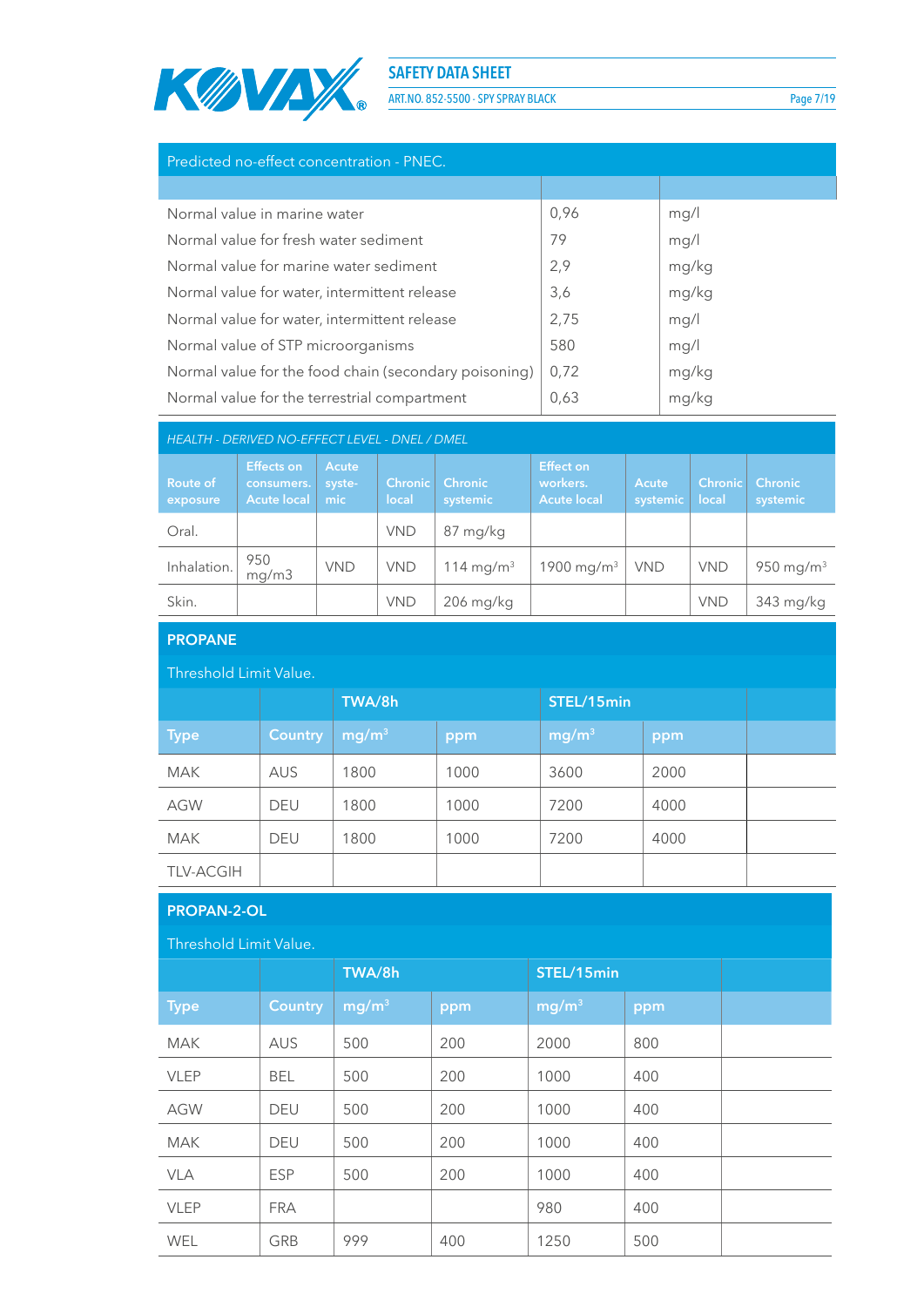

ART.NO. 852-5500 - SPY SPRAY BLACK Page 8/19

| OEL                                            | <b>IRL</b>                      |                        |                     | 200                                                   |                              | 400          |       |             |                       |
|------------------------------------------------|---------------------------------|------------------------|---------------------|-------------------------------------------------------|------------------------------|--------------|-------|-------------|-----------------------|
| OEL                                            | NI D                            | 650                    |                     |                                                       |                              |              |       | <b>SKIN</b> |                       |
| <b>TLV-ACGIH</b>                               |                                 | 492                    |                     | 200                                                   | 983                          | 400          |       |             |                       |
| Predicted no-effect concentration - PNEC.      |                                 |                        |                     |                                                       |                              |              |       |             |                       |
|                                                |                                 |                        |                     |                                                       |                              |              |       |             |                       |
| Normal value for fresh water                   |                                 |                        |                     |                                                       | 140,9                        |              | mg/l  |             |                       |
| Normal value in marine water                   |                                 |                        |                     |                                                       | 140,9                        |              | mg/l  |             |                       |
| Normal value for fresh water sediment          |                                 |                        |                     |                                                       | 552                          |              | mg/kg |             |                       |
| Normal value for marine water sediment         |                                 |                        |                     |                                                       | 552                          |              | mg/kg |             |                       |
| Normal value for water, intermittent release   |                                 |                        |                     |                                                       | 140,9                        |              | mg/l  |             |                       |
| Normal value of STP microorganisms             |                                 |                        |                     |                                                       | 2251                         |              | mg/l  |             |                       |
|                                                |                                 |                        |                     | Normal value for the food chain (secondary poisoning) | 160                          |              | mg/kg |             |                       |
| Normal value for the terrestrial compartment   |                                 |                        |                     |                                                       | 28                           | mg/kg        |       |             |                       |
| HEALTH - DERIVED NO-EFFECT LEVEL - DNEL / DMEL |                                 |                        |                     |                                                       |                              |              |       |             |                       |
|                                                |                                 |                        |                     |                                                       |                              |              |       |             |                       |
| Route of                                       | <b>Effects on</b><br>consumers. | <b>Acute</b><br>syste- | <b>Chronic</b>      | <b>Chronic</b>                                        | <b>Effect on</b><br>workers. | <b>Acute</b> |       | Chronic     | <b>Chronic</b>        |
| exposure<br>Oral.                              | <b>Acute local</b>              | mic                    | local<br><b>VND</b> | systemic<br>26 mg/kg                                  | <b>Acute local</b>           | systemic     |       | local       | systemic              |
| Inhalation.                                    |                                 |                        | <b>VND</b>          | $89$ mg/m <sup>3</sup>                                |                              |              |       | <b>VND</b>  | 500 mg/m <sup>3</sup> |
| Skin.                                          |                                 |                        | <b>VND</b>          | 319 mg/kg                                             |                              |              |       | <b>VND</b>  | 888 mg/kg             |
| <b>BUTANE</b>                                  |                                 |                        |                     |                                                       |                              |              |       |             |                       |
| Threshold Limit Value.                         |                                 |                        |                     |                                                       |                              |              |       |             |                       |
|                                                |                                 | TWA/8h                 |                     |                                                       | STEL/15min                   |              |       |             |                       |
| <b>Type</b>                                    | <b>Country</b>                  | mg/m <sup>3</sup>      |                     | ppm                                                   | mg/m <sup>3</sup>            | ppm          |       |             |                       |
| <b>MAK</b>                                     | <b>AUS</b>                      | 1900                   |                     | 800                                                   | 3800                         | 1600         |       |             |                       |

| 111111           | $\sim$     | .    | $\circ\circ\circ$ | こここ  | $\sim$ |       |
|------------------|------------|------|-------------------|------|--------|-------|
| <b>VLEP</b>      | <b>BEL</b> |      | 1000              |      |        | SKIN. |
| <b>VEL</b>       | <b>CHE</b> | 1900 | 800               |      |        |       |
| <b>MAK</b>       | <b>CHE</b> | 1900 | 800               |      |        |       |
| <b>AGW</b>       | <b>DEU</b> | 2400 | 1000              | 9600 | 4000   |       |
| <b>MAK</b>       | <b>DEU</b> | 2400 | 1000              | 9600 | 4000   |       |
| <b>VLA</b>       | <b>ESP</b> |      | 800               |      |        |       |
| <b>VLEP</b>      | <b>FRA</b> | 1900 | 800               |      |        |       |
| WEL              | GRB        | 1450 | 600               | 1810 | 750    |       |
| OEL              | <b>IRL</b> |      | 1000              |      | 750    |       |
| OEL              | <b>NLD</b> | 1430 |                   |      |        |       |
| <b>TLV-ACGIK</b> |            |      |                   | 2377 | 1000   |       |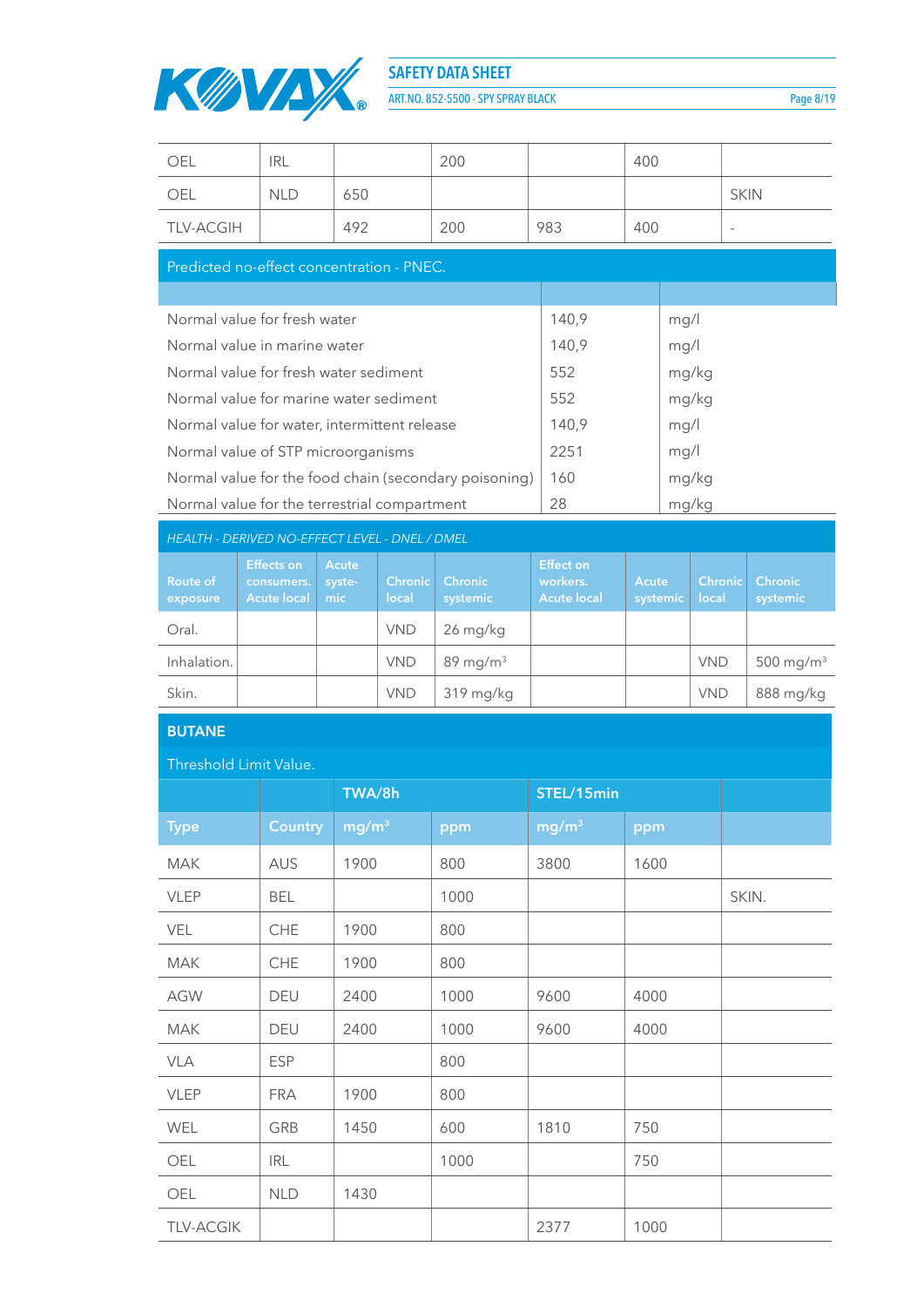

ART.NO. 852-5500 - SPY SPRAY BLACK Page 9/19

# **N-BUTYL ACETATE**

Threshold Limit Value.

|                  |                | TWA/8h            |     | STEL/15min        |     |  |
|------------------|----------------|-------------------|-----|-------------------|-----|--|
| <b>Type</b>      | <b>Country</b> | mg/m <sup>3</sup> | ppm | mg/m <sup>3</sup> | ppm |  |
| <b>MAK</b>       | AUS            | 480               | 100 | 480               | 100 |  |
| <b>VLEP</b>      | <b>BEL</b>     | 723               | 150 | 964               | 200 |  |
| VEL              | <b>CHE</b>     | 480               | 100 | 960               | 200 |  |
| <b>MAK</b>       | CHE            | 480               | 100 | 960               | 200 |  |
| <b>MAK</b>       | DEU            | 480               | 100 | 960               | 200 |  |
| <b>VLA</b>       | <b>ESP</b>     | 724               | 150 | 965               | 200 |  |
| <b>VLEP</b>      | <b>FRA</b>     | 710               | 150 | 940               | 200 |  |
| WEL              | GRB            | 724               | 150 | 966               | 200 |  |
| OEL              | <b>IRL</b>     | 710               | 150 | 950               | 200 |  |
| OEL              | <b>NLD</b>     | 150               |     |                   |     |  |
| <b>TLV-ACGIH</b> |                | 713               | 150 | 950               | 200 |  |

# **2-METHOXY-1-METHYLETHYL ACETATE**

#### Threshold Limit Value.

|             |                | TWA/8h            |     | STEL/15min        |     |       |
|-------------|----------------|-------------------|-----|-------------------|-----|-------|
| <b>Type</b> | <b>Country</b> | mg/m <sup>3</sup> | ppm | mg/m <sup>3</sup> | ppm |       |
| <b>MAK</b>  | AUS            | 275               | 50  | 550               | 100 | SKIN. |
| <b>VLEP</b> | <b>BEL</b>     | 275               | 50  | 550               | 100 | SKIN. |
| <b>AGW</b>  | DEU            | 270               | 50  | 270               | 50  |       |
| <b>MAK</b>  | DEU            | 270               | 50  | 270               | 50  |       |
| VLA         | <b>ESP</b>     | 275               | 50  | 550               | 100 | SKIN. |
| <b>VLEP</b> | <b>FRA</b>     | 275               | 50  | 550               | 100 | SKIN. |
| WEL         | GRB            | 274               | 50  | 548               | 100 |       |
| OEL         | <b>IRL</b>     | 275               | 50  | 550               | 100 | SKIN. |
| <b>TVL</b>  | ITA            | 275               | 50  | 550               | 100 | SKIN. |
| OEL         | <b>NLD</b>     | 550               |     |                   |     |       |
| OEL         | EU             | 275               | 50  | 550               | 100 | SKIN. |

LEGEND: (C) = CEILING ; INHAL = Inhalable Fraction ; RESP = Respirable Fraction ;

THORA = Thoracic Fraction. VND = hazard identified but no DNEL/PNEC available ; NEA = no exposure expected ; NPI = no hazard identified.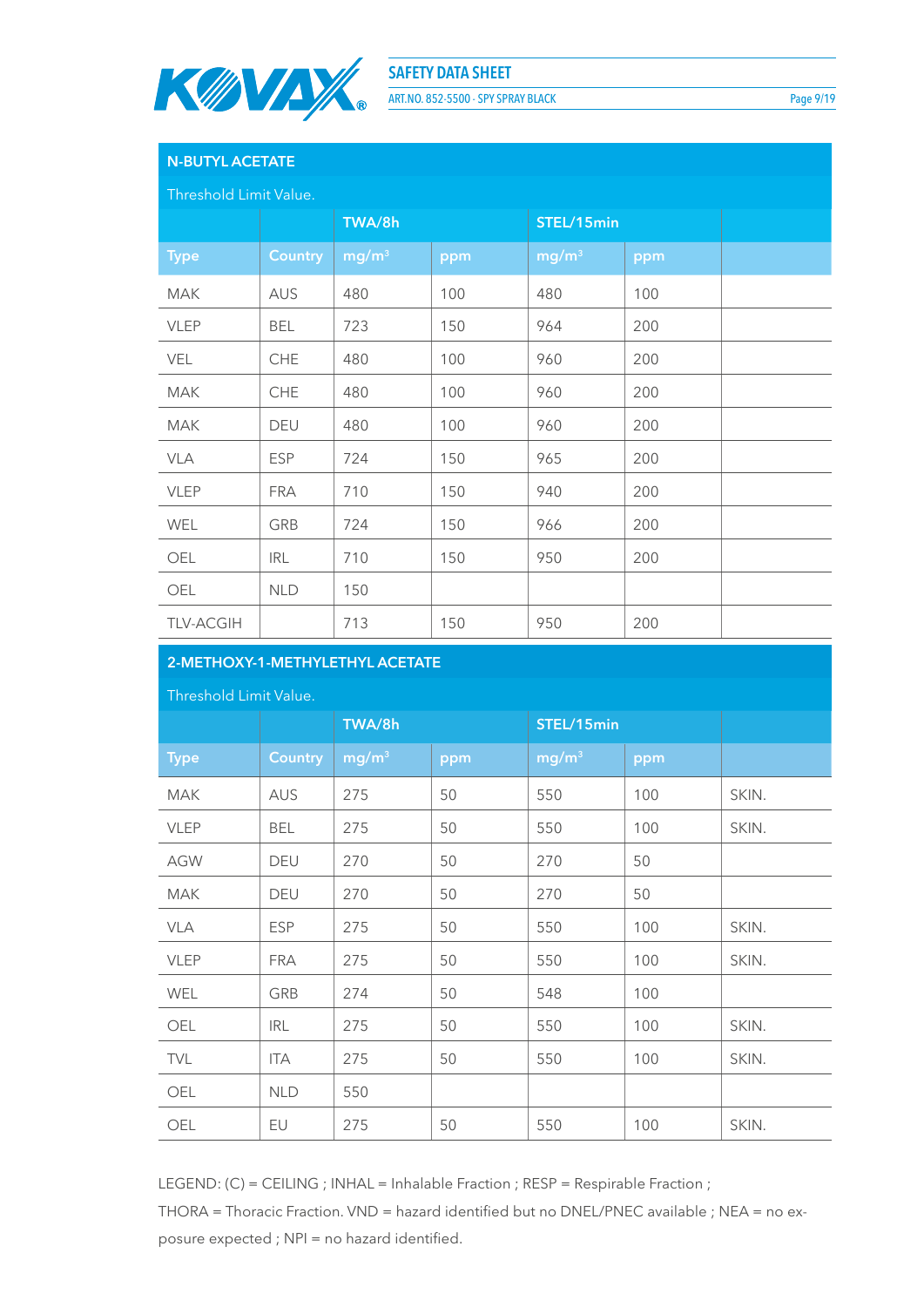

ART.NO. 852-5500 - SPY SPRAY BLACK Page 10/19

#### **8.2 Exposure controls**

As the use of adequate technical equipment must always take priority over personal protective equipment, make sure that the workplace is well aired through effective local aspiration. Personal protective equipment must be CE marked, showing that it complies with applicable standards.

Provide an emergency shower with face and eye wash station.

HAND PROTECTION None required.

#### SKIN PROTECTION

Wear category I professional long-sleeved overalls and safety footwear (see Directive 89/686/EEC and standard EN ISO 20344). Wash body with soap and water after removing protective clothing.

#### EYE PROTECTION

Wear airtight protective goggles (see standard EN 166).

#### RESPIRATORY PROTECTION

If the threshold value (e.g. TLV-TWA) is exceeded for the substance or one of the substances present in the product, a mask with a type AX filter combined with a type P filter should be worn (see standard EN 14387). Respiratory protection devices must be used if the technical measures adopted are not suitable for restricting the worker's exposure to the threshold values considered. The protection provided by masks is in any case limited.

#### ENVIRONMENTAL EXPOSURE CONTROLS.

The emissions generated by manufacturing processes, including those generated by ventilation equipment, should be checked to ensure compliance with environmental standards.

#### **SECTION 9: Physical and chemical properties**

#### **9.1. Information on basic physical and chemical properties.**

| Appearance                      | aerosol                   |
|---------------------------------|---------------------------|
| Colour                          | black                     |
| Odour                           | characteristic of solvent |
| Odour threshold.                | Not available.            |
| pH.                             | Not available.            |
| Melting point / freezing point. | Not available.            |
| Initial boiling point.          | Not applicable.           |
| Boiling range.                  | Not available.            |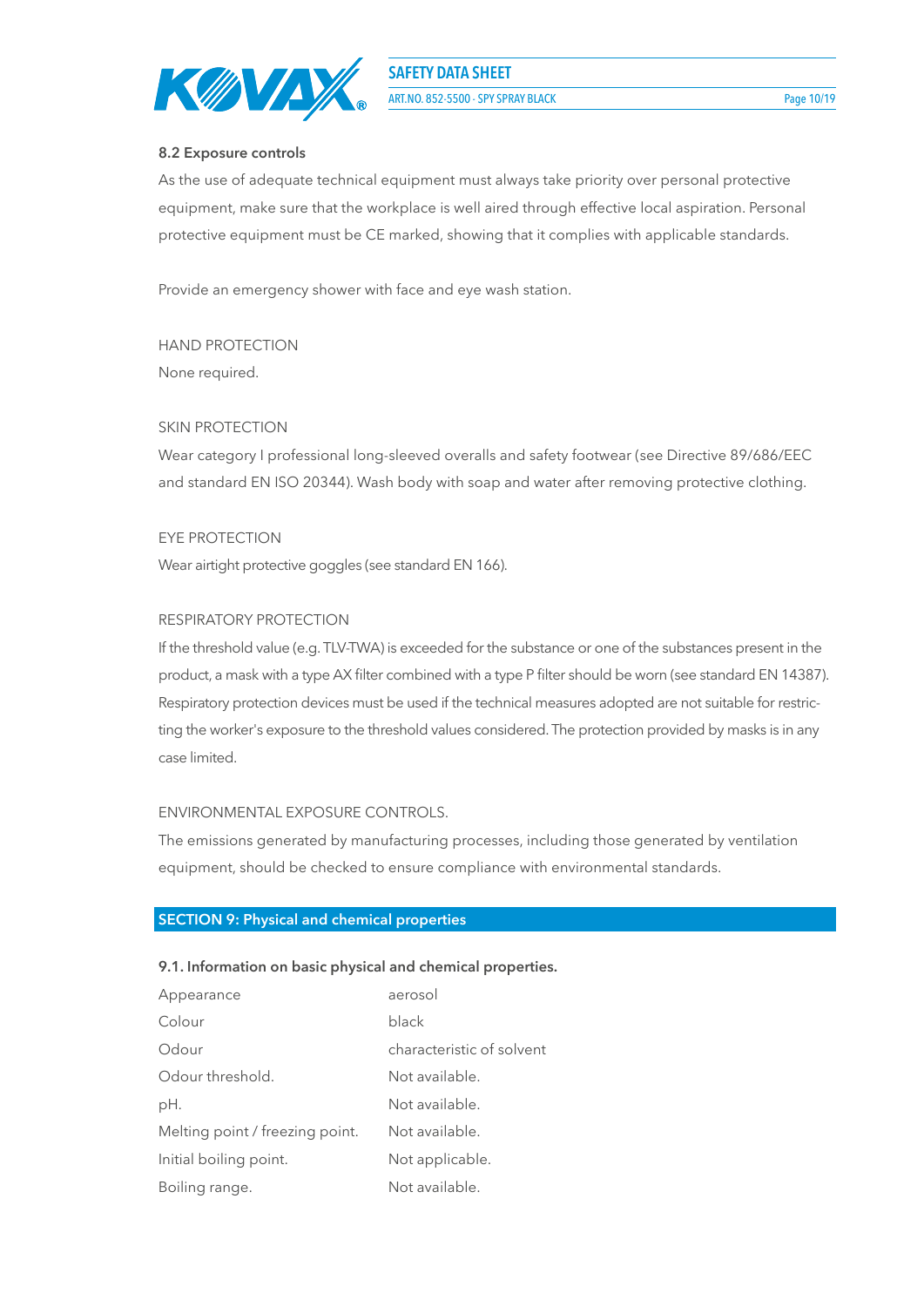

# **SAFETY DATA SHEET** ART.NO. 852-5500 - SPY SPRAY BLACK Page 11/19

| Flash point.                | Not applicable.                |
|-----------------------------|--------------------------------|
| Evaporation rate            | Not available.                 |
| Flammability (solid, gas)   | Not available.                 |
| Lower inflammability limit. | Not available.                 |
| Upper inflammability limit. | Not available.                 |
| Lower explosive limit.      | Not available.                 |
| Upper explosive limit.      | Not available.                 |
| Vapour pressure.            | Not available.                 |
| Vapour density              | Not available.                 |
| Relative density.           | 0,667 Kg/l                     |
| Solubility                  | Not available.                 |
| Partition coefficient:      | n-octanol/water Not available. |
| Auto-ignition temperature.  | Not available.                 |
| Decomposition temperature.  | Not available.                 |
| Viscosity                   | Not available.                 |
| Explosive properties        | Not available.                 |
| Oxidising properties        | Not available.                 |

#### **9.2. Other information.**

| VOC (Directive 2004/42/EC): | 96,49 % - 643,56 g/litre. |
|-----------------------------|---------------------------|
| VOC (volatile carbon) :     | 68,89 % - 459,50 g/litre. |

#### **SECTION 10: Stability and reactivity**

#### **10.1. Reactivity.**

There are no particular risks of reaction with other substances in normal conditions of use.

1-METHOXY-2-PROPANOL ACETATE: stable but with the air it may slowly develop peroxides that explode with an increase in temperature.

N-BUTYL ACETATE: decomposes readily with water, especially when warm.

#### **10.2. Chemical stability.**

The product is stable in normal conditions of use and storage.

#### **10.3. Possibility of hazardous reactions.**

No hazardous reactions are foreseeable in normal conditions of use and storage.

1-METHOXY-2-PROPANOL ACETATE: may react violently with oxidising agents and strong acids and alkaline metals.

ETHANOL: risk of explosion on contact with: alkaline metals, alkaline oxides, calcium hypochlorite,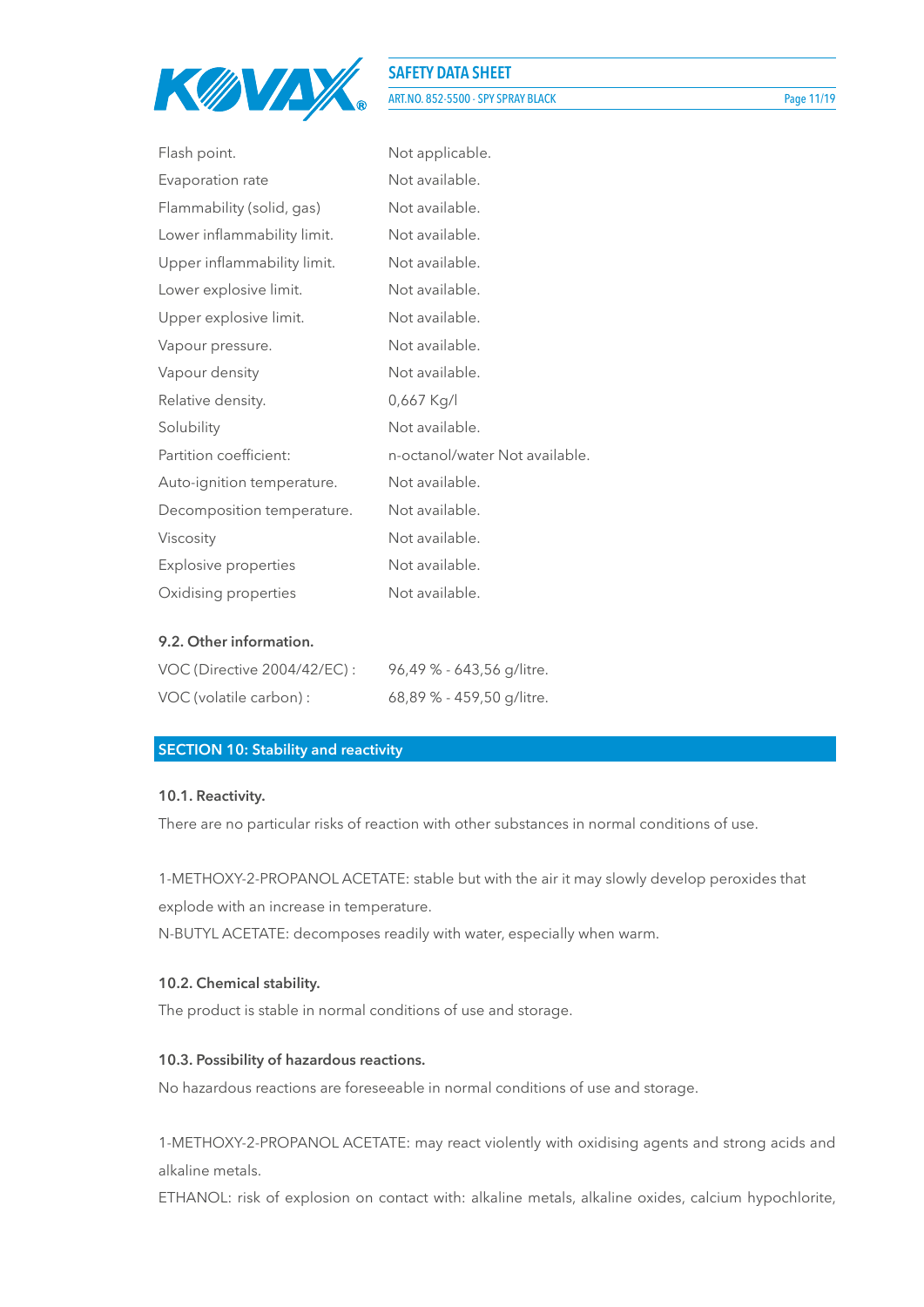

ART.NO. 852-5500 - SPY SPRAY BLACK Page 12/19

sulphur monofluoride, acetic anhydride (with acids), concentrated hydrogen peroxide, perchlorates, perchloric acid, perchloronitrile, mercury nitrate, nitric acid, silver and nitric acid, silver nitrate, silver nitrate and ammonia, silver oxide and ammonia, strong oxidising agents, nitrogen dioxide. Can react dangerously with: bromoacetylene, chlorine acetylene, bromine trifluoride, chromium trioxide, chromyl chloride, oxiranes, fluorine, potassium tert-butoxide, lithium hydride, phosphorus trioxide, black platinum, zirconium (IV) chloride, zirconium (IV) iodide. Forms an explosive mixture with the air. N-BUTYL ACETATE: risk of explosion on contact with: strong oxidising agents. Can react dangerously with alkaline hydroxides, potassium tert-butoxide. Forms explosive mixtures with the air.

#### **10.4. Conditions to avoid.**

Avoid overheating.

Strong reducing or oxidising agents, strong acids or alkalis, hot material. 1-METHOXY-2-PROPANOL ACETATE: oxidising agents, strong acids and alkaline metals. N-BUTYL ACETATE: water, nitrates, strong oxidising agents, acids and alkalis and potassium tert-butoxide.

#### **10.5. Incompatible materials.**

Strong reducing or oxidising agents, strong acids or alkalis, hot material. 1-METHOXY-2-PROPANOL ACETATE: oxidising agents, strong acids and alkaline metals. N-BUTYL ACETATE: water, nitrates, strong oxidising agents, acids and alkalis and potassium tert-butoxide.

#### **10.6. Hazardous decomposition products.**

Information not available.

#### **SECTION 11: Toxicological information**

#### **11.1. Information on toxicological effects.**

In the absence of experimental data for the product itself, health hazards are evaluated according to the properties of the substances it contains, using the criteria specified in the applicable regulation for classification.It is therefore necessary to take into account the concentration of the individual hazardous substances indicated in section 3, to evaluate the toxicological effects of exposure to the product. Acute effects: stinging eyes. Symptoms may include: rubescence, edema, pain and lachrymation. Ingestion may cause health problems, including stomach pain and sting, nausea and sickness.

1-METHOXY-2-PROPANOL ACETATE: the main way of entry is the skin, whereas the respiratory way is less important owing to the low vapour tension of the product. Concentrations above 100 ppm cause eye irritation, nose and oropharynx. At 1000 ppm disturbance in the equilibrium and severe eye irritation is observed. Clinical and biological examinations carried out on exposed volunteers revealed no anomalies. Acetate produces greater skin and ocular irritation on direct contact. No chronic effects have been reported in man.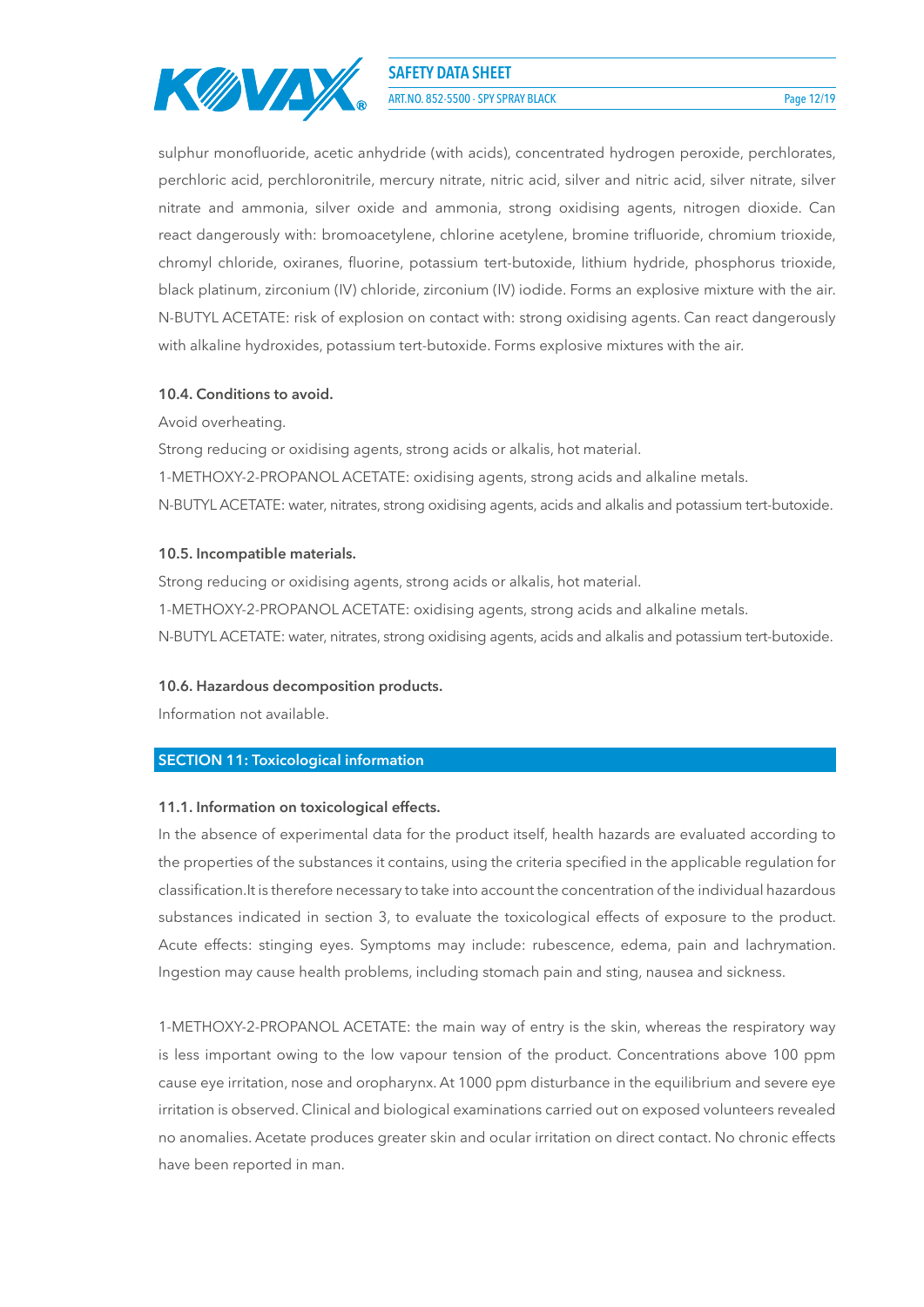

ART.NO. 852-5500 - SPY SPRAY BLACK Page 13/19

BUTYL ACETATE: in humans the substance's vapours cause irritation to the eues and nose. In the event of repeated exposure, there is skin irritation, dermatosis (with driness and flaking of the skin) and keratitis.

### 2-METHOXY-1-METHYLETHYL ACETATE

| $LD50$ (Oral). | 8530 mg/kg Rat     |
|----------------|--------------------|
| LD50 (Dermal). | $>$ 5000 mg/kg Rat |

#### ETHANOL

| $LD50$ (Oral).     | > 5000 mg/kg Rat                |
|--------------------|---------------------------------|
| LC50 (Inhalation). | 120 mg/l/4h Pimephales promelas |

#### PROPAN-2-OL

| $LD50$ (Oral).     | 4710 mg/kg Rat   |
|--------------------|------------------|
| LD50 (Dermal).     | 12800 mg/kg Rat  |
| LC50 (Inhalation). | 72,6 mg/l/4h Rat |

#### N-BUTYL ACETATE

| $LD50$ (Oral).     | $>6400$ mg/kg Rat   |
|--------------------|---------------------|
| LD50 (Dermal).     | > 5000 mg/kg Rabbit |
| LC50 (Inhalation). | 21,1 mg/l/4h Rat    |

## **SECTION 12: Ecological information**

Use this product according to good working practices. Avoid littering. Inform the competent authorities, should the product reach waterways or sewers or contaminate soil or vegetation.

## **12.1. Toxicity.**

# 2-METHOXY-1- METHYLETHYL ACETATE LC50 - for Fish. 134 mg/l/96h Oncorhynchus mykiss EC50 - for Crustacea. 408 mg/l/48h Daphnia Magna

#### **FTHANOL**

| LC50 - for Fish.                                | 15,3 mg/l/96h |
|-------------------------------------------------|---------------|
| EC50 - for Crustacea.                           | 5012 mg/l/48h |
| EC10 for Algae / Aquatic Plants. > 675 mg/l/72h |               |

#### PROPAN-2-OL

| LC50 - for Fish.      | > 1000 mg/l/96h   |
|-----------------------|-------------------|
| EC50 - for Crustacea. | $> 1000$ mg/l/48h |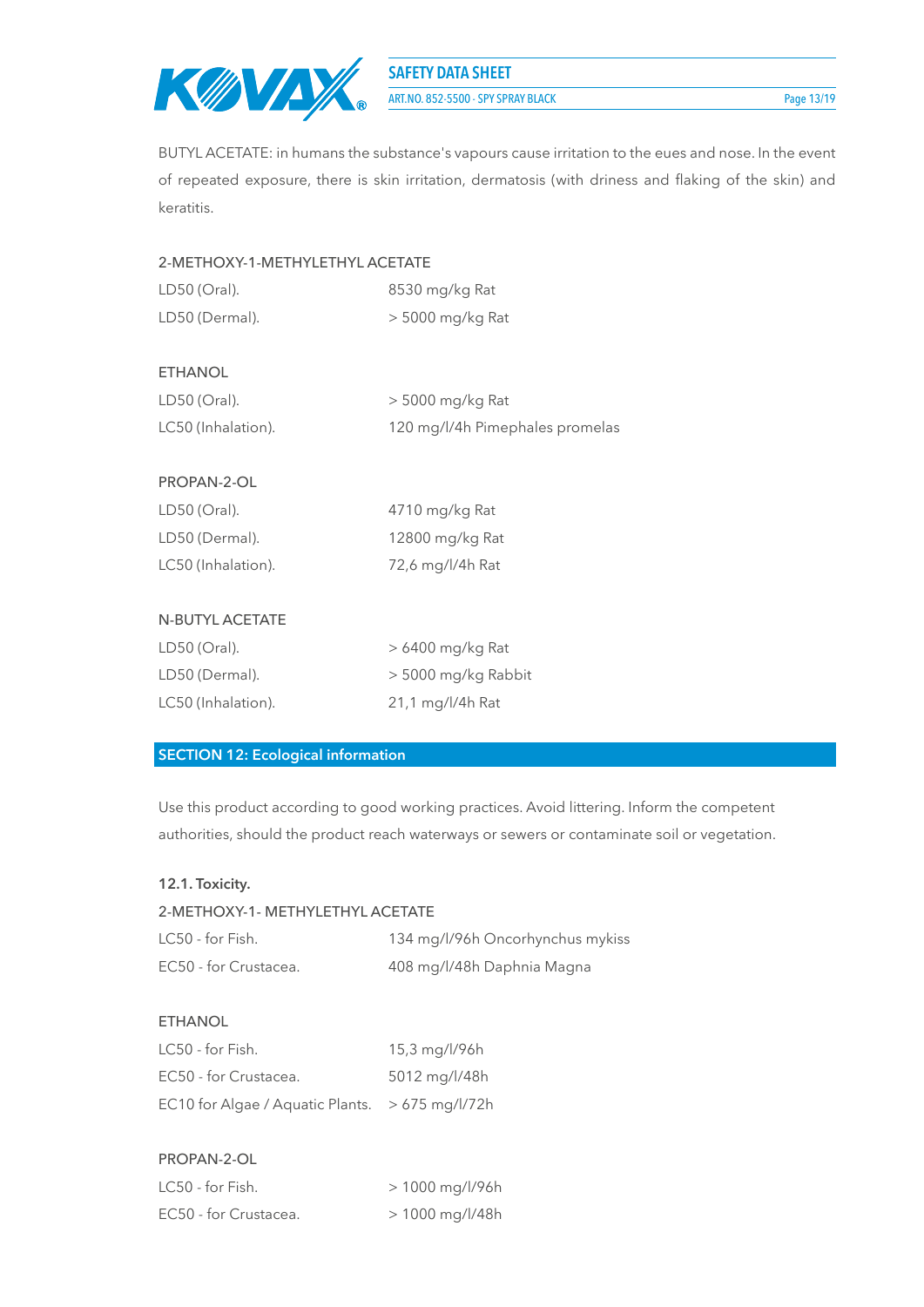

| 12.2. Persistence and degradability.   |                |                   |
|----------------------------------------|----------------|-------------------|
| 2-METHOXY-1- METHYLETHYL ACETATE       |                |                   |
| Solubility in water.                   | > 10000 mg/l   |                   |
| Rapidly biodegradable.                 |                |                   |
| <b>BUTANE</b>                          |                |                   |
| Solubility in water.                   | mg/l 0,1 - 100 |                   |
| Rapidly biodegradable.                 |                |                   |
| <b>PROPANE</b>                         |                |                   |
| Solubility in water.                   | mg/l 0,1 - 100 |                   |
| Rapidly biodegradable.                 |                |                   |
| <b>ETHANOL</b>                         |                |                   |
| Solubility in water.                   |                | mg/l 1000 - 10000 |
| Rapidly biodegradable.                 |                |                   |
| PROPAN-2-OL                            |                |                   |
| Rapidly biodegradable.                 |                |                   |
| <b>N-BUTYL ACETATE</b>                 |                |                   |
| Solubility in water.                   |                | mg/l 1000 - 10000 |
| 12.3. Bioaccumulative potential.       |                |                   |
| 2-METHOXY-1- METHYLETHYL ACETATE       |                |                   |
| Partition coefficient:noctanol/water.  |                | 1,2               |
| <b>BUTANE</b>                          |                |                   |
| Partition coefficient: noctanol/water. |                | 1,09              |
| <b>PROPANE</b>                         |                |                   |
| Partition coefficient: noctanol/water. |                | 1,09              |
| <b>ETHANOL</b>                         |                |                   |
| Partition coefficient: noctanol/water. |                | $-0,35$           |
| PROPAN-2-OL                            |                |                   |
| Partition coefficient: noctanol/water. |                | 0,05              |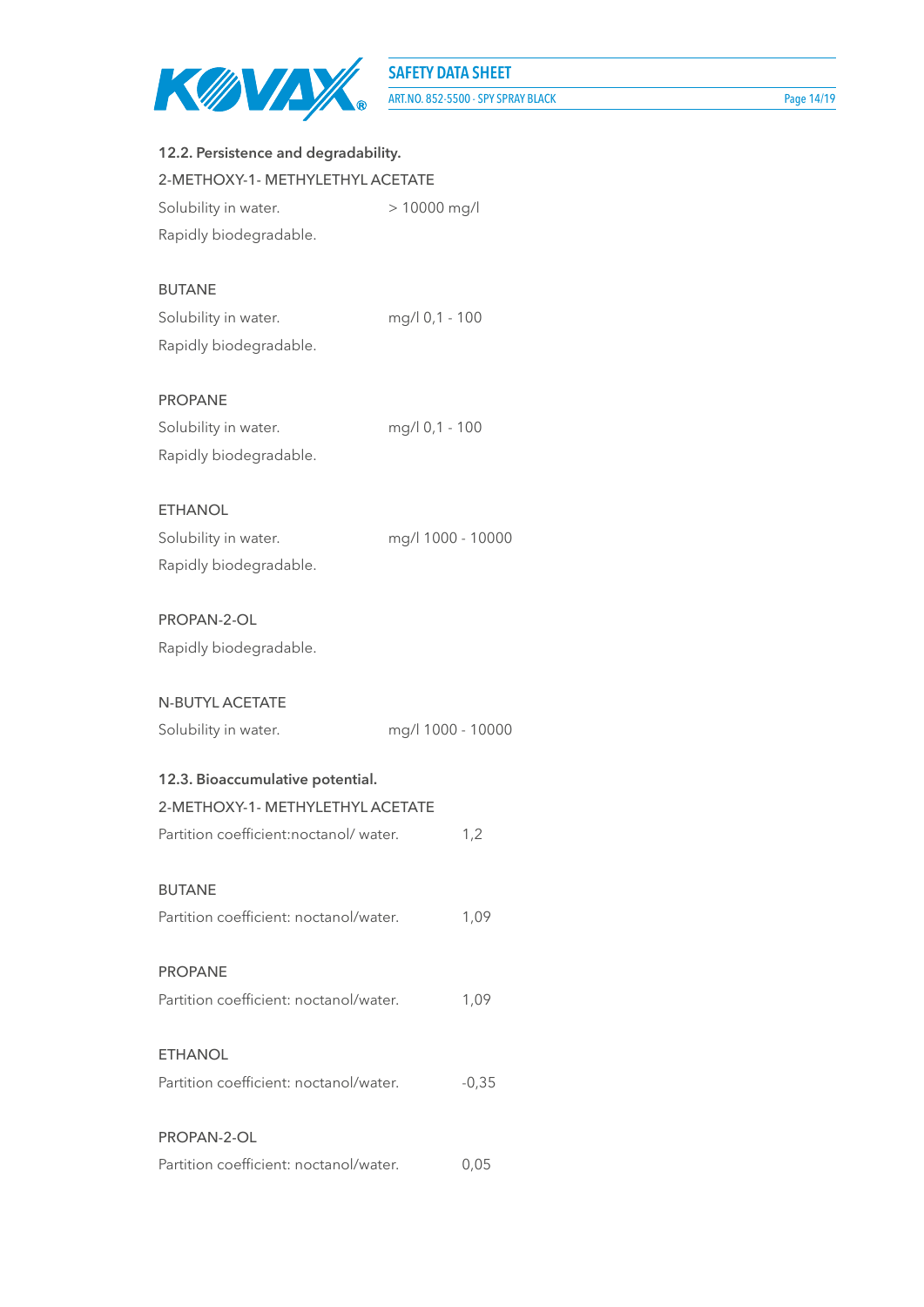

#### N-BUTYL ACETATE

| Partition coefficient: noctanol/water. | 2.3  |
|----------------------------------------|------|
| BCF.                                   | 15.3 |

#### **12.4. Mobility in soil.**

N-BUTYL ACETATE

#### **12.5. Results of PBT and vPvB assessment.**

On the basis of available data, the product does not contain any PBT or vPvB in percentage greater than 0,1%.

#### **12.6. Other adverse effects.**

Information not available.

#### **SECTION 13: Disposal considerations**

#### **13.1. Waste treatment methods.**

Reuse, when possible. Product residues should be considered special hazardous waste. The hazard level of waste containing this product should be evaluated according to applicable regulations. Disposal must be performed through an authorised waste management firm, in compliance with national and local regulations. Waste transportation may be subject to ADR restrictions.

#### CONTAMINATED PACKAGING

Contaminated packaging must be recovered or disposed of in compliance with national waste management regulations.

#### **SECTION 14: Transport information**

#### **14.1. UN number.**

ADR / RID, IMDG, IATA: 1950

# **14.2. UN proper shipping name.**

| ADR/RID: | AEROSOLS, FLAMMABLE |
|----------|---------------------|
| IMDG:    | AEROSOLS            |
| IATA:    | AEROSOLS, FLAMMABLE |

#### **14.3. Transport hazard class(es).**

ADR / RID: Class: 2 Label: 2.1

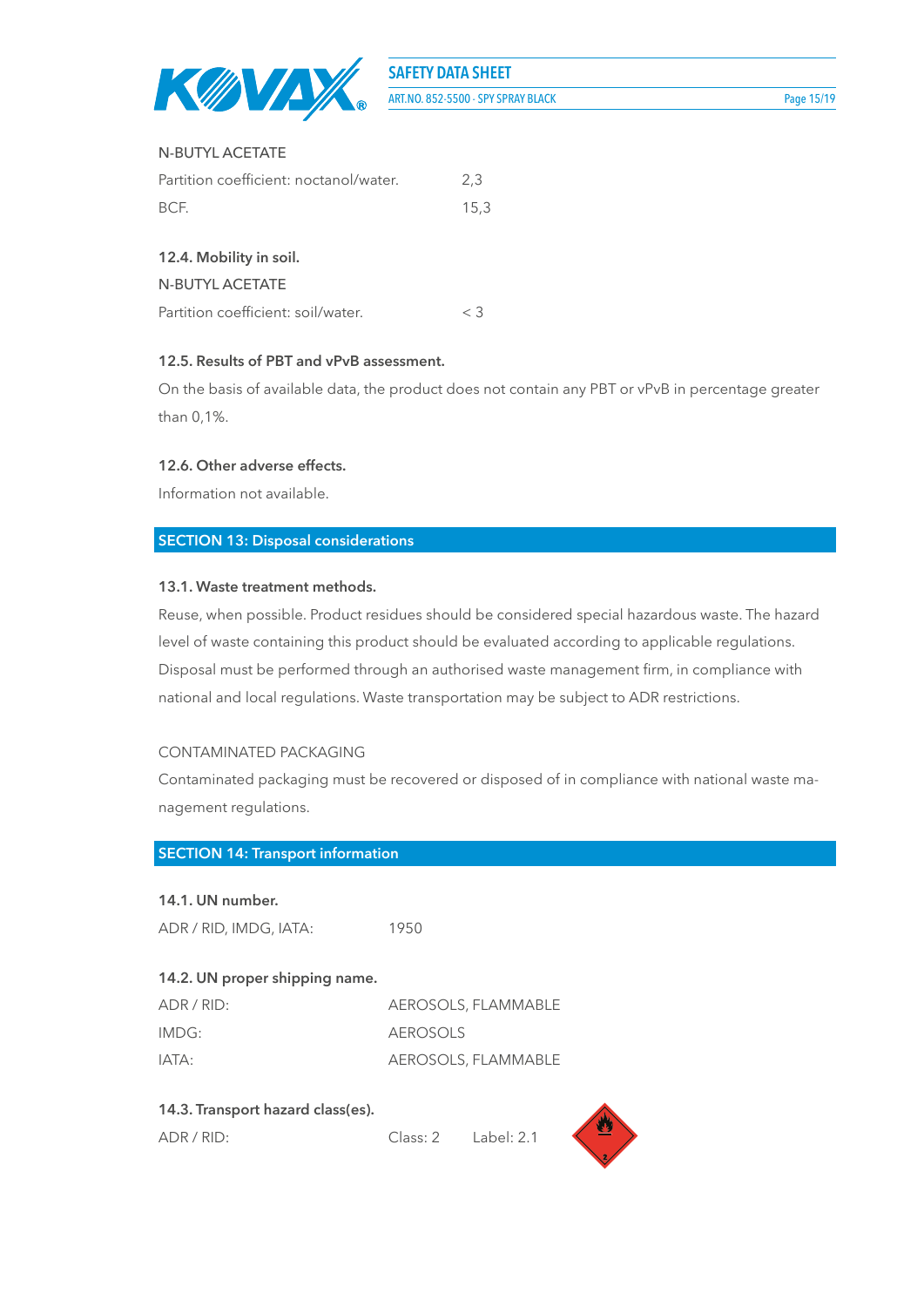

**SAFETY DATA SHEET** ART.NO. 852-5500 - SPY SPRAY BLACK Page 16/19



ADR / RID, IMDG, IATA:

#### **14.5. Environmental hazards.**

ADR / RID: NO

#### **14.6. Special precautions for user.**

| ADR / RID: | HIN - Kemler: --      | Limited Quantities 1L        | Tunnel restriction code (D)                          |
|------------|-----------------------|------------------------------|------------------------------------------------------|
|            | Special Provision: -  |                              |                                                      |
| IMDG:      | $EMS: F-D, S-U$       | <b>Limited Quantities 1L</b> |                                                      |
| IATA:      | Cargo:                |                              | Maximum quantity: 150 Kg Packaging instructions: 203 |
|            | Pass.:                | Maximum quantity: 75 Kg      | Packaging instructions: 203                          |
|            | Special Instructions: | A145, A167, A802             |                                                      |

#### **14.7. Transport in bulk according to Annex II of MARPOL73/78 and the IBC Code.**

Information not relevant.

#### **SECTION 15: Regulatory information**

**15.1. Safety, health and environmental regulations/legislation specific for the substance or mixture.**

Seveso category. 8

Restrictions relating to the product or contained substances pursuant to Annex XVII to EC Regulation 1907/2006.

None.

Substances in Candidate List (Art. 59 REACH). None.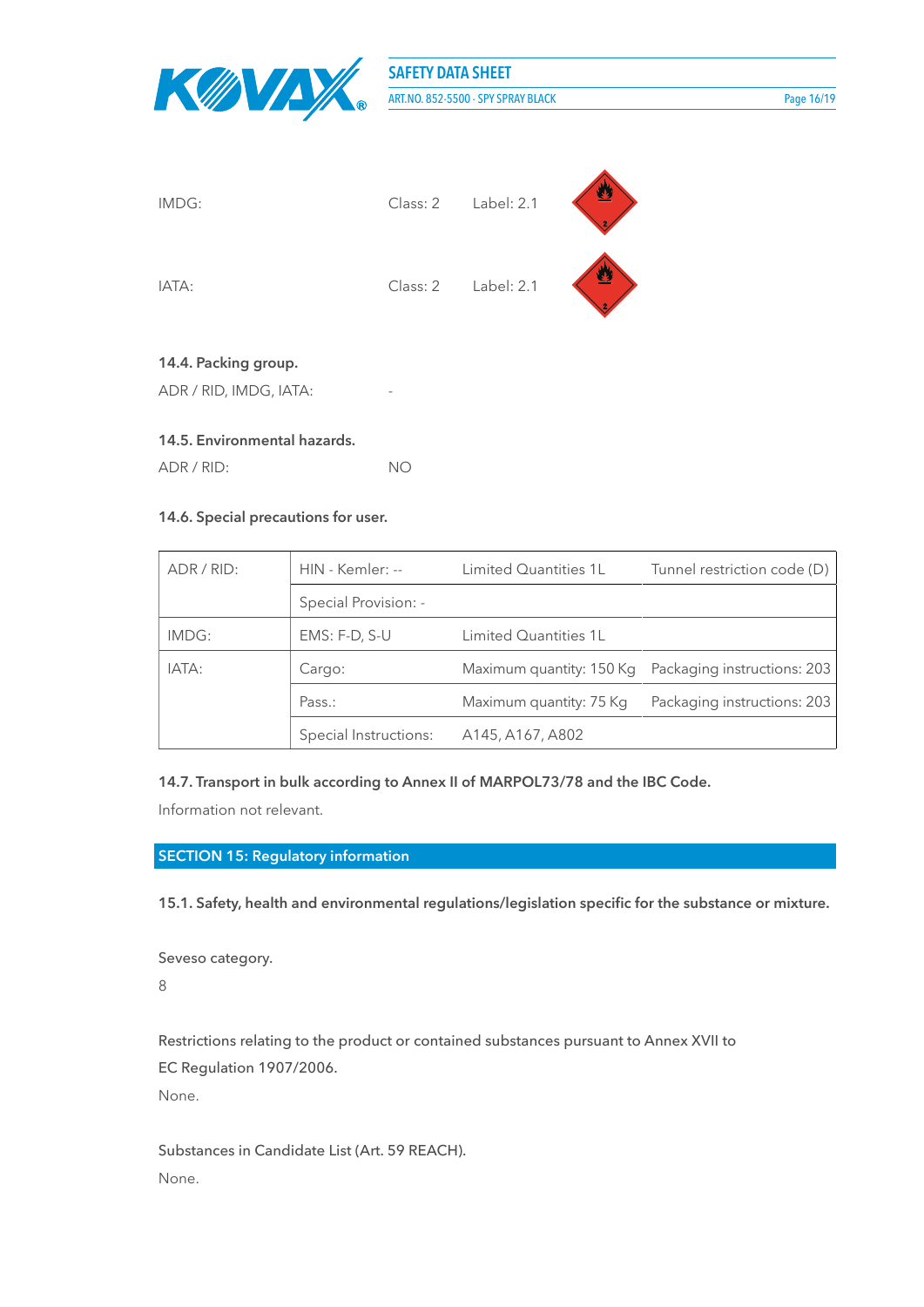

Substances subject to authorisarion (Annex XIV REACH). None.

Substances subject to exportation reporting pursuant to (EC) Reg. 649/2012: None.

Substances subject to the Rotterdam Convention: None.

# Substances subject to the Stockholm Convention: None.

#### Healthcare controls.

Workers exposed to this chemical agent must not undergo health checks, provided that available risk-assessment data prove that the risks related to the workers' health and safety are modest and that the 98/24/EC directive is respected.

#### VOC (Directive 2004/42/EC) :

Special finishes. VOC given in g/litre of product in a ready-to-use condition : Limit value: 840,00 VOC of product : 643,56

#### **15.2. Chemical safety assessment.**

No chemical safety assessment has been processed for the mixture and the substances it contains.

#### **SECTION 16: Other information**

#### **Text of hazard (H) indications mentioned in section 2-3 of the sheet:**

| Flam. Gas 1      | Flammable gas, category 1                                    |
|------------------|--------------------------------------------------------------|
| Aerosol 1        | Aerosol, category 1                                          |
| Aerosol 3        | Aerosol, category 3                                          |
| Flam. Liq. 2     | Flammable liquid, category 2                                 |
| Flam. Liq. 3     | Flammable liquid, category 3                                 |
| Eye Irrit. 2     | Eye irritation, category 2                                   |
| STOT SE 3        | Specific target organ toxicity - single exposure, category 3 |
| H <sub>220</sub> | Extremely flammable gas.                                     |
| H <sub>222</sub> | Extremely flammable aerosol.                                 |
| H <sub>229</sub> | Pressurised container: may burst if heated.                  |
| H <sub>225</sub> | Highly flammable liquid and vapour.                          |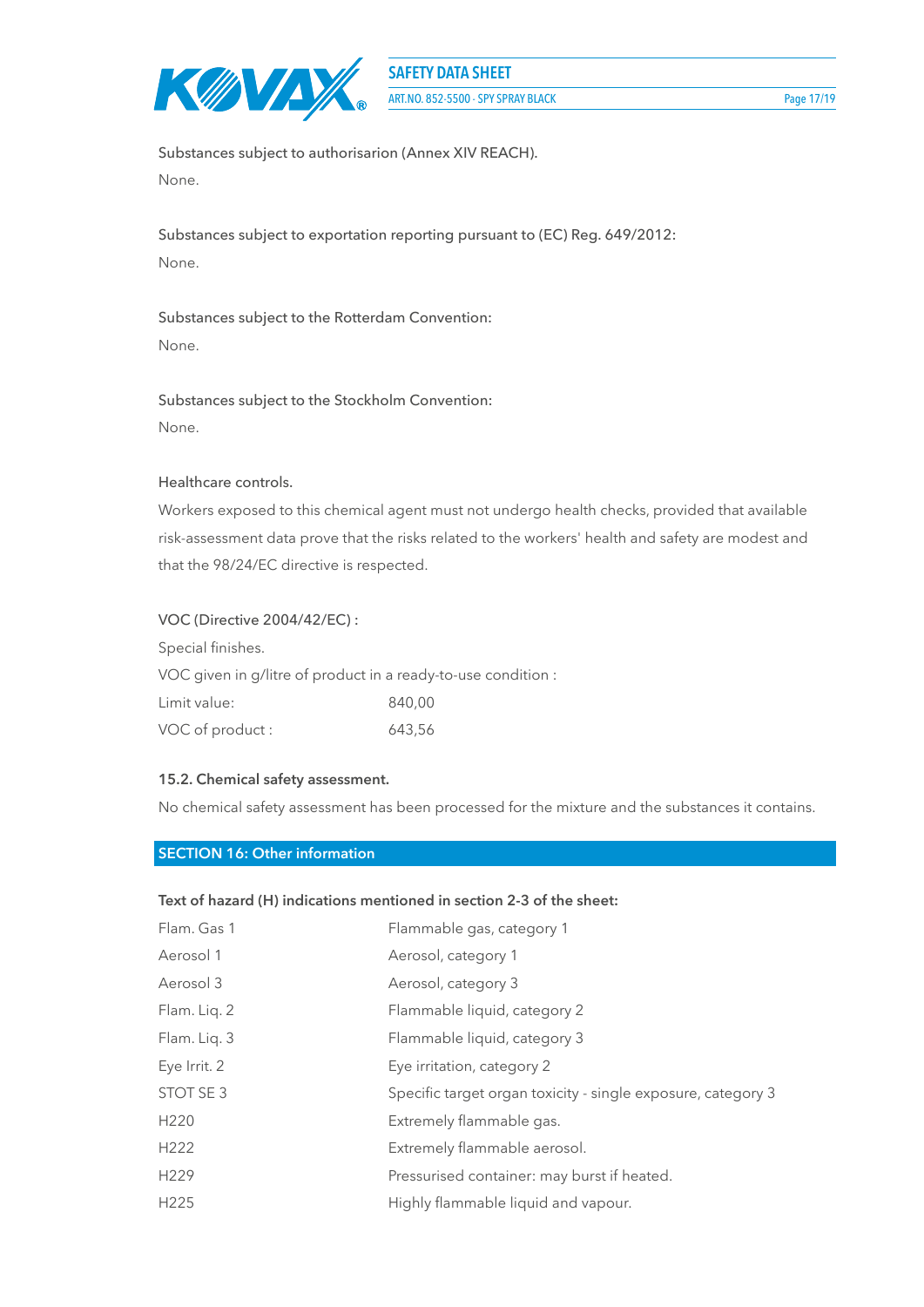

ART.NO. 852-5500 - SPY SPRAY BLACK Page 18/19

| H <sub>226</sub> | Flammable liquid and vapour.                          |
|------------------|-------------------------------------------------------|
| H319             | Causes serious eye irritation.                        |
| H336             | May cause drowsiness or dizziness.                    |
| EUH066           | Repeated exposure may cause skin dryness or cracking. |

#### **LEGEND:**

ADR: European Agreement concerning the carriage of Dangerous goods by Road CAS NUMBER: Chemical Abstract Service Number CE50: Effective concentration (required to induce a 50% effect) CE NUMBER: Identifier in ESIS (European archive of existing substances) CLP: EC Regulation 1272/2008 DNEL: Derived No Effect Level EmS: Emergency Schedule GHS: Globally Harmonized System of classification and labeling of chemicals IATA DGR: International Air Transport Association Dangerous Goods Regulation IC50: Immobilization Concentration 50% IMDG: International Maritime Code for dangerous goods IMO: International Maritime Organization INDEX NUMBER: Identifier in Annex VI of CLP LC50: Lethal Concentration 50% LD50: Lethal dose 50% OEL: Occupational Exposure Level PBT: Persistent bioaccumulative and toxic as REACH Regulation PEC: Predicted environmental Concentration PEL: Predicted exposure level PNEC: Predicted no effect concentration REACH: EC Regulation 1907/2006 RID: Regulation concerning the international transport of dangerous goods by train TLV: Threshold Limit Value TLV CEILING: Concentration that should not be exceeded during any time of occupational exposure. TWA STEL: Short-term exposure limit TWA: Time-weighted average exposure limit VOC: Volatile organic Compounds vPvB: Very Persistent and very Bioaccumulative as for REACH Regulation WGK: Water hazard classes (German).

#### **GENERAL BIBLIOGRAPHY**

- 1. Regulation (EU) 1907/2006 (REACH) of the European Parliament
- 2. Regulation (EU) 1272/2008 (CLP) of the European Parliament
- 3. Regulation (EU) 790/2009 (I Atp. CLP) of the European Parliament